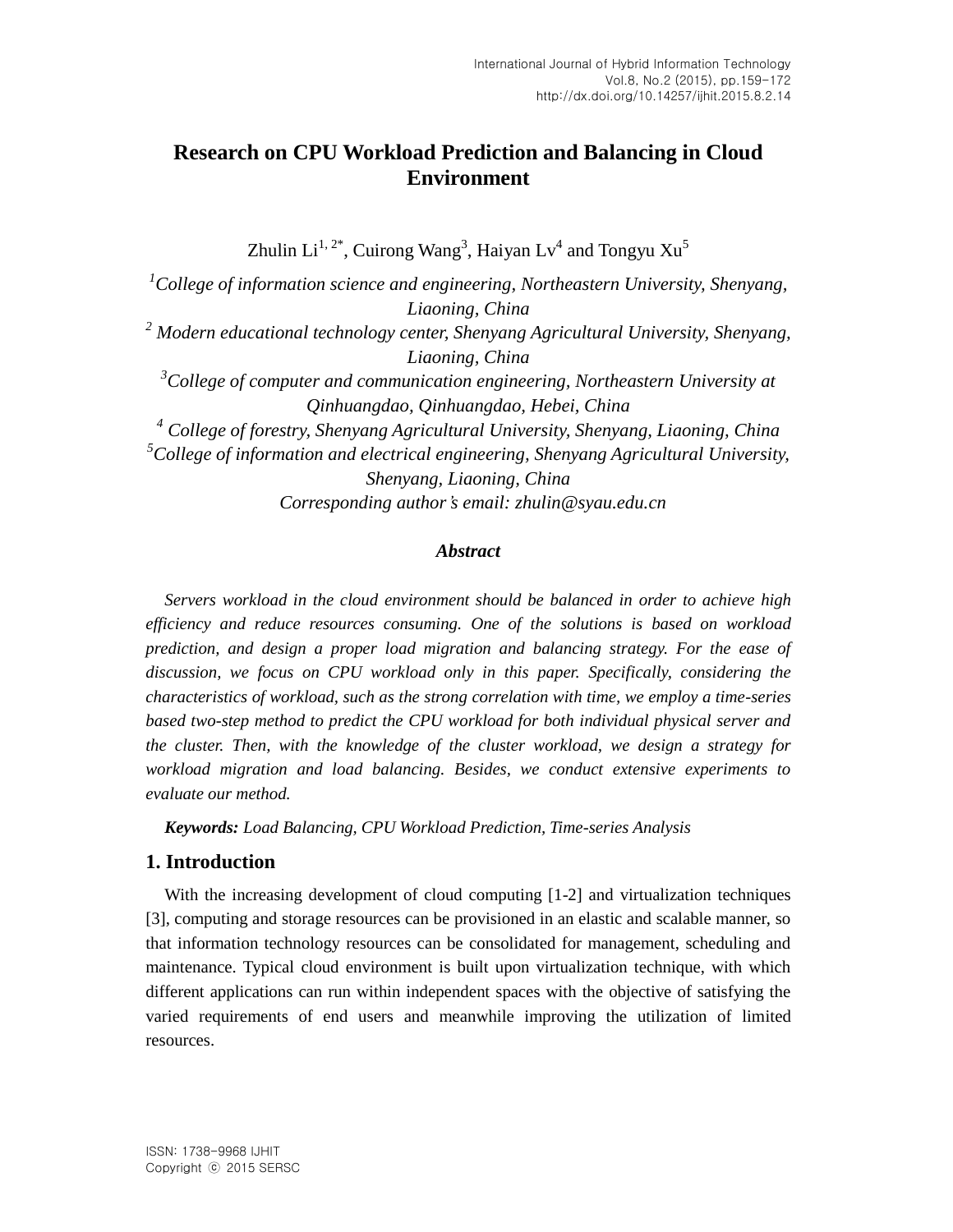However, due to the uncertainty of applications and the capability differences between cloud servers (or nodes), the workload of nodes in the virtualized environment is usually unbalanced. Therefore, it remains a significant issue that how to maintain the load balancing among virtual machines on nodes.

There are two main challenges along this line. First, we should be able to identify the workload of each virtual machine and each node, and detect when the workload should be adjusted. Second, if the workload needs to be adjusted, where does the extra workload go, and what if the capacity of virtual machine is mostly unused?

Some existing load balancing methods are static algorithms. However, without consideration of current workload but only history situation, static methods are hard to achieve real balance. Therefore, in this paper, we employ a dynamic method for load balancing. Although the complexity of algorithm is relatively higher, and extra overhead has to be paid for collecting workload information, dynamic methods can coordinate the capacity of servers and improve the throughout of the system provided that current status of each server in the cluster is gathered.

For the ease of discussion, we focus on CPU workload only in this paper, which can be easily extended to memory, disk and network workloads. Specifically, in this paper, we have two contributions with regards above two challenges. First, considering the characteristics of workload, such as the strong correlation with time, we employ a time-series based two-step method to predict the CPU workload for both individual physical server and the cluster. We provide two improvements to increase the precision of prediction and avoid the noises: (1) before performing prediction algorithm on the workload sequence, we introduce wavelet packet decomposition (WPD) [4] to divide the original sequence into more stable sub-sequences; (2) based on the set of sub-sequences, a revised ARIMA (autoregressive integrated moving average) [5] model is applied. Accordingly, the prediction of workload is combined through all the sub-sequences.

Second, with the knowledge of the cluster workload, we design a strategy for workload migration and load balancing. Specifically, we use double thresholds for workload migration for overload and idle load respectively, in order to balance the overall load as well as reduce the energy consumption.

The remains of this paper are organized as follows. Section 2 discusses the related work, and Section 3 describes the problem statement. In Section 4, we propose the method for CPU workload prediction, and in Section 5 we present load balancing strategy. Then, we conduct some experiments in Section 6. Finally, the paper is concluded in Section 7.

### **2. Related Work**

The workload research in cloud computing environment is mainly focused on using load balancing techniques to adjust the workload assignment of each node and thus balance the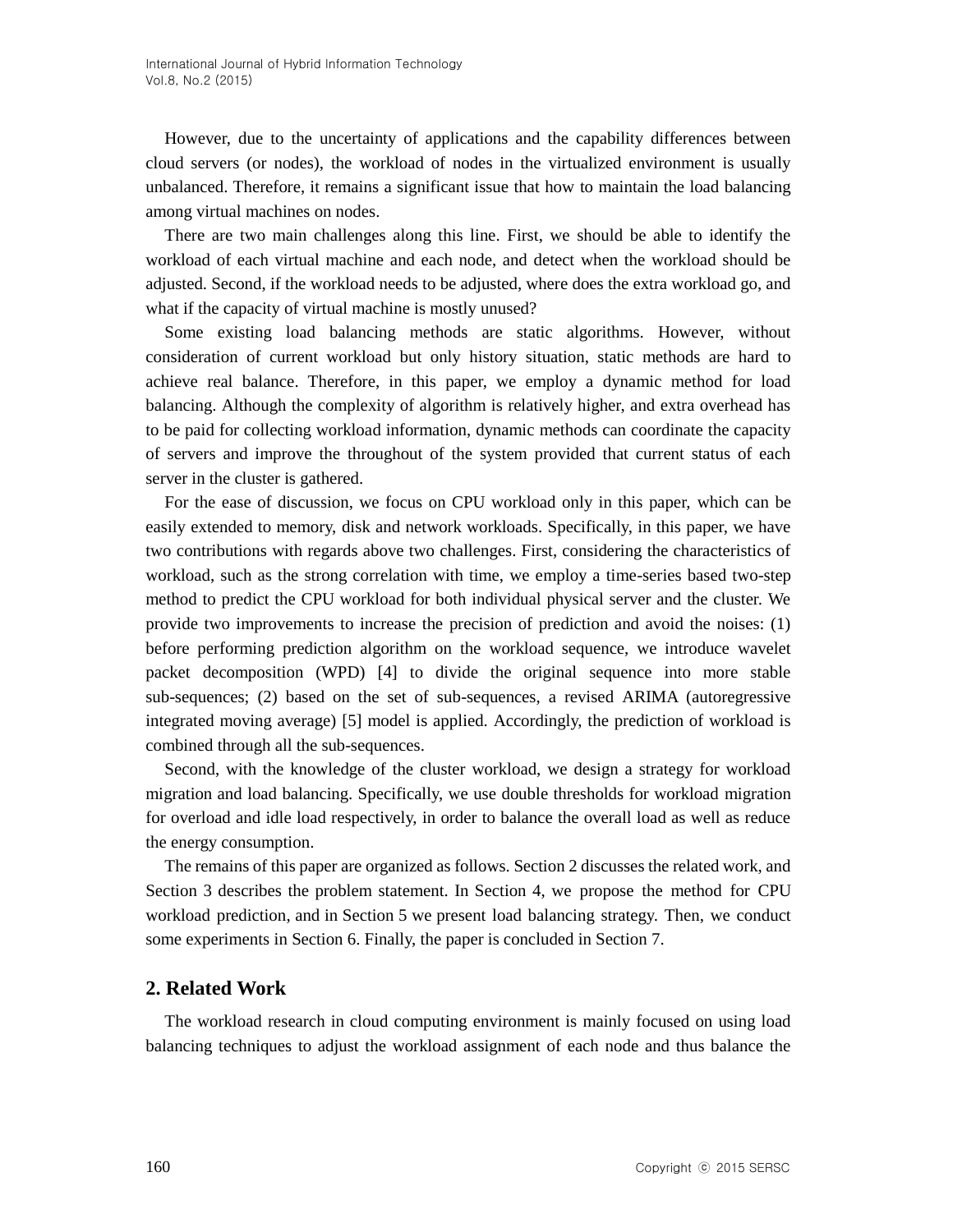capacity, in order to achieve the maximum utilization of resources and provide best user response [6-7].

Basically, there are two types of load balancing methods: static and dynamic methods. Static balancing is based on the current execution and hardware information to select the best node for task assignment [8-9]. Dynamic method is typically based on historical situations and current status to make the decision [10-12].

There are also some efforts on workload prediction and load management. For example, Wu *et al.* [13] designed an adaptive hybrid method to solve the performance prediction in grid computing environment. Gmach *et al.* [14] proposed a resource management strategy based on analysis of the workload pattern and demand prediction. Ganapathi *et al.* [15] used a statistical method to predict the resource requirement for job scheduling. Khan *et al.* [16] introduced a workload prediction algorithm based on hidden Markov model. Xu *et al.* [17] formulated the virtual machine assignment in cloud environment problem as a multi-objective optimization problem, and employed a GA based algorithm as the solution. Wang *et al.* [18] considered the bandwidth restriction on workload prediction, and Beloglazov *et al.* [19] focused on the green computing perspective. However, there lacks of combining the workload prediction and load balancing together. In this work, we propose an initial attempt along this line.

# **3. Problem Statement**

As indicated by [20], the workload of servers has the following characteristics: (1) the process of host load changing over time is a stochastic process; (2) host load is strongly correlated with time, which means the the past load has a great impact on the future load; (3) the value of load fluctuate or remain stable during a certain time period; (4) Based on above observations, it is feasible to employ a time-series based method to estimate the workload of servers at specific time.

Suppose we have  $\overline{M}$  physical machines (or physical nodes), and there are  $\overline{M}$ <sup>*i*</sup> CPUs on each physical machine<sup>*i*</sup>, and the <sup>*j*</sup>-th core on <sup>*i*</sup>-th physical node is denoted as  $(i, j)$ . Suppose there are  $N$  virtual machines (or virtual nodes) running on physical machines, and the number of virtual nodes on  $i$ -th physical machine is  $N_i$ .

In this paper, we leverage workload detection to reduce the impact of load fluctuate on the clusters, and also precisely reflect the trend of load changes. In order to increase the accuracy, we consider the periodic characteristics of workload dynamics.

We formulate the workload changing as a time-series sequence. Let  $T$  be the changing cycle of workload. With each monitoring cycle, the workload of each core on each physical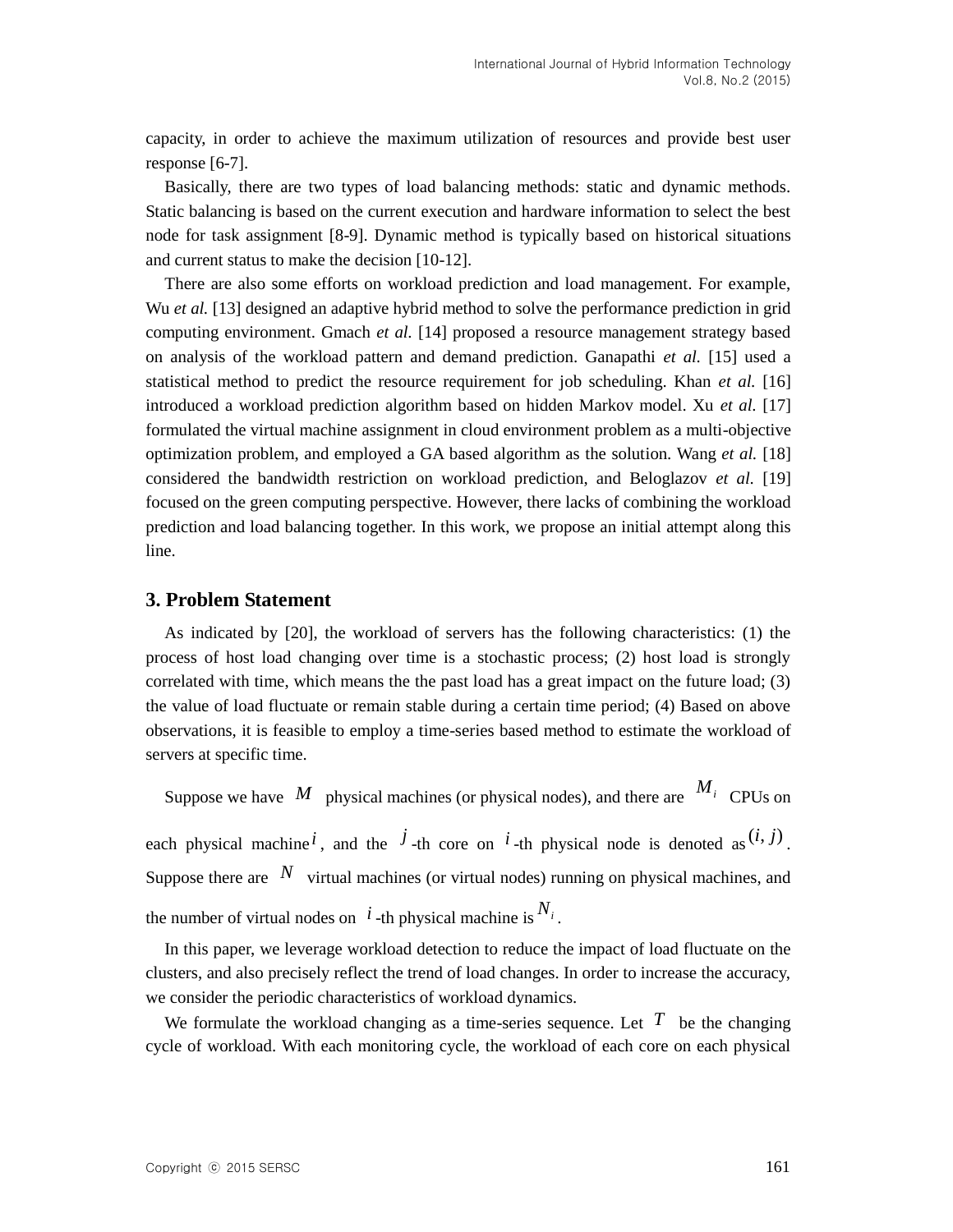node is collected as  $t_1^c(i, j), t_2^c(i, j), \dots, t_n^c(i, j)$ *n*  $c_i^c(i, j), t_2^c(i, j), \ldots, t_n^c(i, j)$ , where *n* is the number of observation point, and  $t_k^c(i, j); i = 1, 2, \ldots, M; j = 1, 2, \ldots, M$ <sub>*i*</sub> denotes the workload on the <sup>*j*</sup>-th core on *i*-th physical node within cycle *<sup>c</sup>* .

Therefore, the average workload of the cluster at observation point  $\overline{k}$  within cycle  $\overline{c}$ can be calculated as:

$$
avg_k^c = \frac{\sum_{i=1}^{M} \sum_{j=1}^{M_i} t_k^c(i, j)}{N}
$$
\n(1)

## **4. CPU Workload Prediction**

In this section, we discuss the algorithm of predicting CPU workload. In order to improve the precision of prediction, we first employ wavelet decomposition on the observed sequence, and then apply a revised ARIMA model on the sequences to increase the precision of prediction.

#### **4.1. Wavelet Decomposition**

The idea is that by decomposing the sequence into several sub-sequences, we get more stable sequences, and the prediction upon that would be more accurate.

A wavelet packet includes a scaling function and a mother wavelet [21]. By wavelet packet decomposition (WPD), we get a subspace with a set of scaling functions and mother wavelets. Based on multiple scaling factors  $\hat{J}$ , the Hilbert space  $\hat{L}^2(R)$  can be decomposed into a set of orthogonal subspace, *i.e.*:

$$
L^2(R) = \bigoplus_{j \in \mathbb{Z}} W_j \tag{2}
$$

where  $W_j$  is the wavelet subspace of wavelet function  $\psi(t)$ .

Unify the scaling subspace  $V_j$  and wavelet subspace  $W_j$  as  $U_j$ . Suppose the level of decomposition is <sup>*l*</sup>. The structure of WPD is shown in Figure 1, where  $U_0^0$  is the original space, and  $U_j^n$  is the subspace of  $j$ -th decomposition. Thus, the subspaces are:

$$
U_j^n = U_{j+1}^{2n} \oplus U_{j+1}^{2n+1}, \tag{3}
$$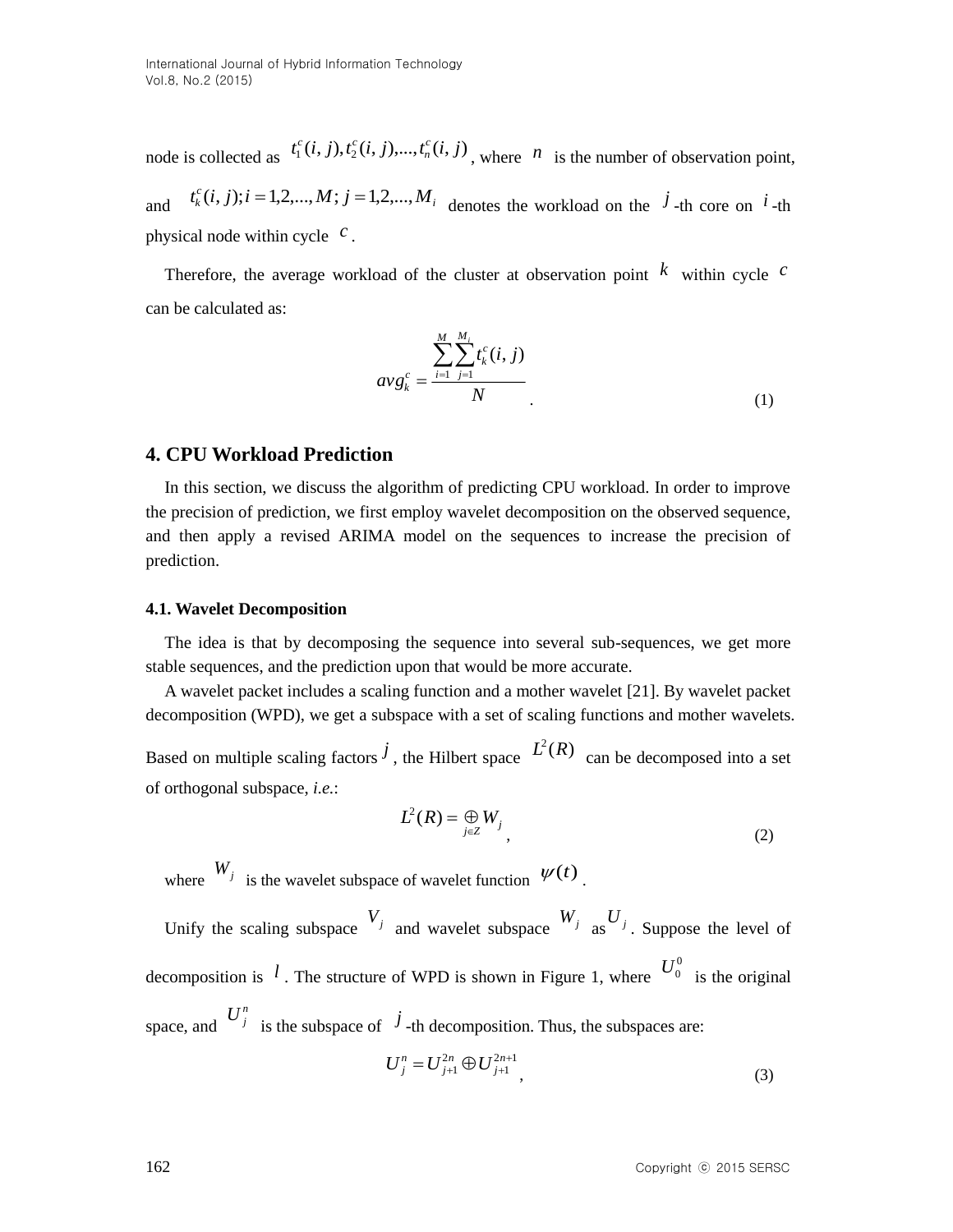where  $j \in Z, n \in Z^+$ .



**Figure1. Illustration of Tree Structure of WPD** 

Let  $U_j^n$  is the closure space of function  $u_n(t)$ , and  $U_j^{2n}$ is the closure space of function  $u_{2n}(t)$ ,

$$
\begin{cases}\n u_{2n}(t) = \sqrt{2} \sum_{k \in \mathbb{Z}} h(k) u_n(2t - k) \\
u_{2n+1}(t) = \sqrt{2} \sum_{k \in \mathbb{Z}} g(k) u_n(2t - k)\n\end{cases}
$$
\n(4)

where  $g(k) = (-1)^k h(1-k)$ .

The sequence constructed by Equation (3)  $\{u_n(t)\}$   $(n \in \mathbb{Z}^+)$  is called the orthogonal wavelet packet of base function  $u_0(t) = \phi(t)$ , which is also the scaling function, and  $u_1(t) = \psi(t)$ , which is also the wavelet base function.

Suppose *n j*  $g_j^n(t) \in U_j^n$ , which can be represented as:

$$
g_j^n(t) = \sum_l d_l^{j,n} u_n (2^j t - l), \qquad (5)
$$

And

$$
g_{j+1}^n(t) = g_j^{2n}(t) \oplus g_j^{2n+1}(t)
$$
\n(6)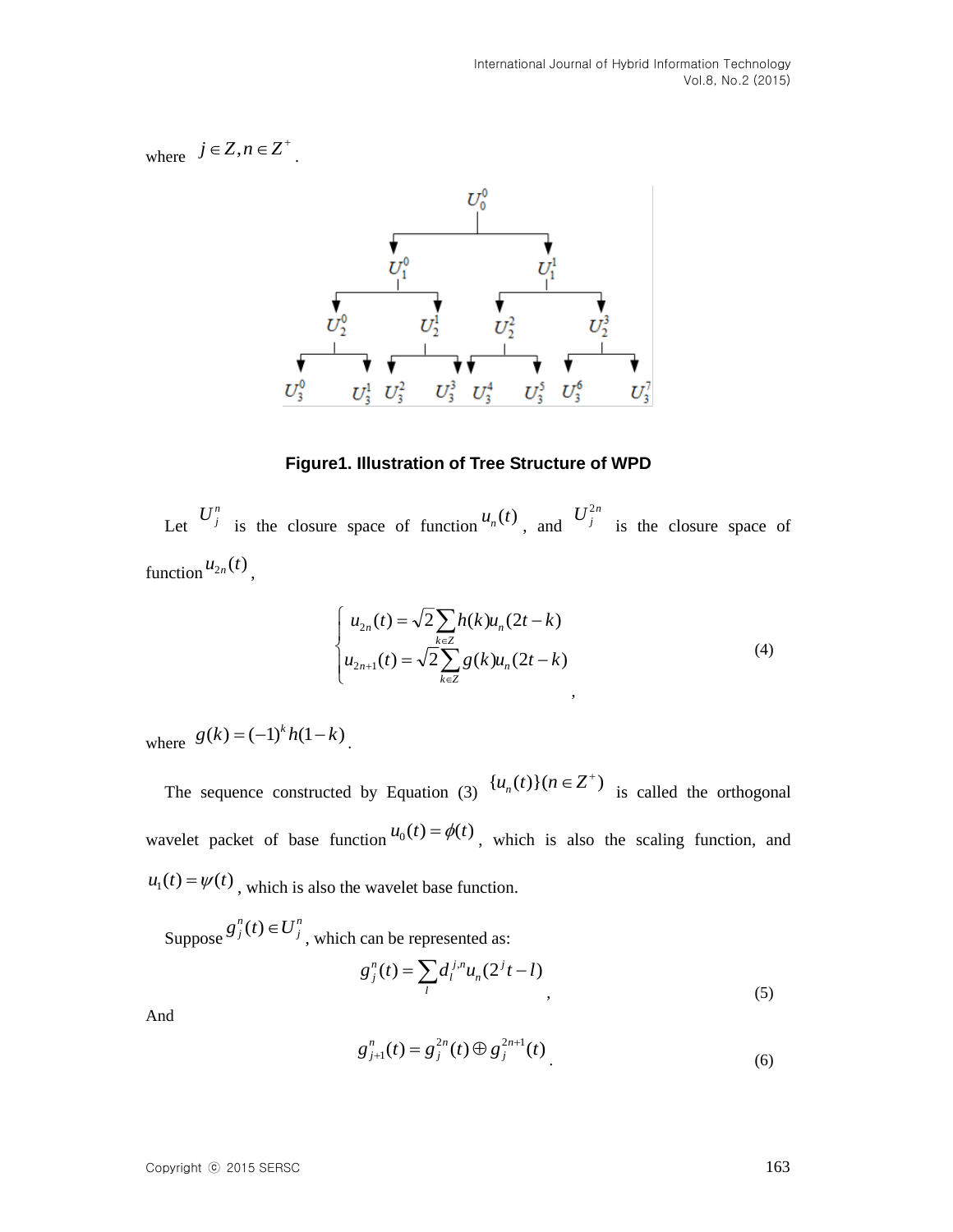Therefore, we have the wavelet packet decomposition process:

$$
\begin{cases}\n d_i^{j+1,2n} = \sum_k h_0 d_i^{j,n} (2k-l) \\
d_i^{j+1,2n+1} = \sum_k h_1 d_i^{j,n} (2k-l)\n\end{cases} \tag{7}
$$

After that, the WPD produces  $2<sup>l</sup>$  different sets of subspaces. The wavelet packet reconstruction process is:

$$
d_l^{j,n} = \sum_k h_0 (l - 2k) d_k^{j+1,2n} + h_1 (l - 2k) d_k^{j+1,2n+1}
$$
\n(8)

#### **4.2. ARIMA based Prediction**

Now we have  $2^l$  sequences. In this section, we perform regression analysis on each sequence, and then combine the results together to get the final prediction value. The overall two-step prediction process can be illustrated in Figure 2.

In this paper, we employ ARIMA model for our time-series prediction problem, which combines the advantages of both time-series and regression analysis. However, typical ARIMA model is linear and lack of precision. To this end, in this section, we propose to revise ARIMA with SVM (support vector machine) [22]. Basically, the idea is to perform ARIMA model, and then apply AVM on the residuals of ARIMA prediction results.



**Figure 2. Two-step Prediction** 

First, apply ARIMA model on the workload sequence obtained from Section 4.1. Suppose a new sequence  $\{x_t\}$  is obtained after d differentials, and

$$
x_{t} = \varphi_{1}x_{t-1} + \varphi_{2}x_{t-2} + \dots + \varphi_{p}x_{t-p} + u_{t} - \theta_{1}u_{t-1} - \theta_{2}u_{t-2} - \dots - \theta_{q}u_{t-q}, \qquad (9)
$$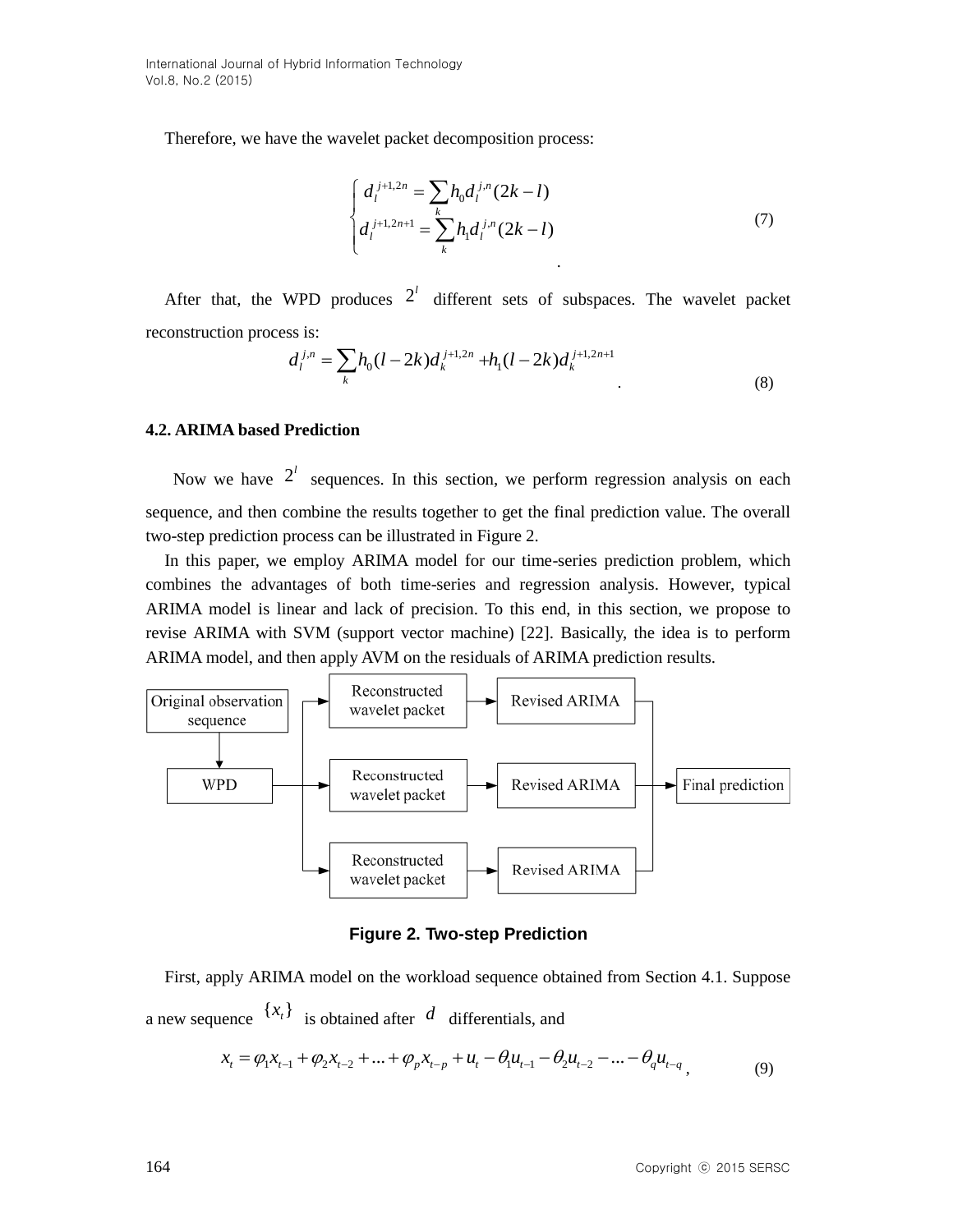where  $\varphi_1, \varphi_2, ..., \varphi_p$  are autoregressive coefficients,  $\theta_1, \theta_2, ..., \theta_p$  are average moving coefficients,  $\{u_t\}$  is the white noise sequence, and  $\{x_t\}$  is the autoregressive integrated moving average sequence, notated as  $ARIMA(p,d,q)$ .

Suppose the estimated value using ARIMA is  $\hat{x}$ <sup>t</sup>, and the observation is  $x$ <sup>t</sup>. The residual of ARIMA prediction result are calculated as:

$$
r_t = (\hat{x}_t - x_t)^2 \tag{10}
$$

Second, apply SVM model on the residuals  ${r_t}$ . We use RBF kernel function for SVM. Suppose the kernel function is  $K(x_i, x_j)$ , and the nonlinear fitting function is:

$$
f(x) = w\varphi(x) + b = \sum_{i=1}^{n} (\alpha_i^* - \alpha_i)K(x_i, x_j) + b
$$
\n(11)

where  $\alpha, \alpha^*$  are Lagrange factors.



#### **Figure3. Revised ARIMA with SVM**

Modify the ARIMA prediction based on SVM fitting results. The procedure of revised ARIMA is shown in Figure 3.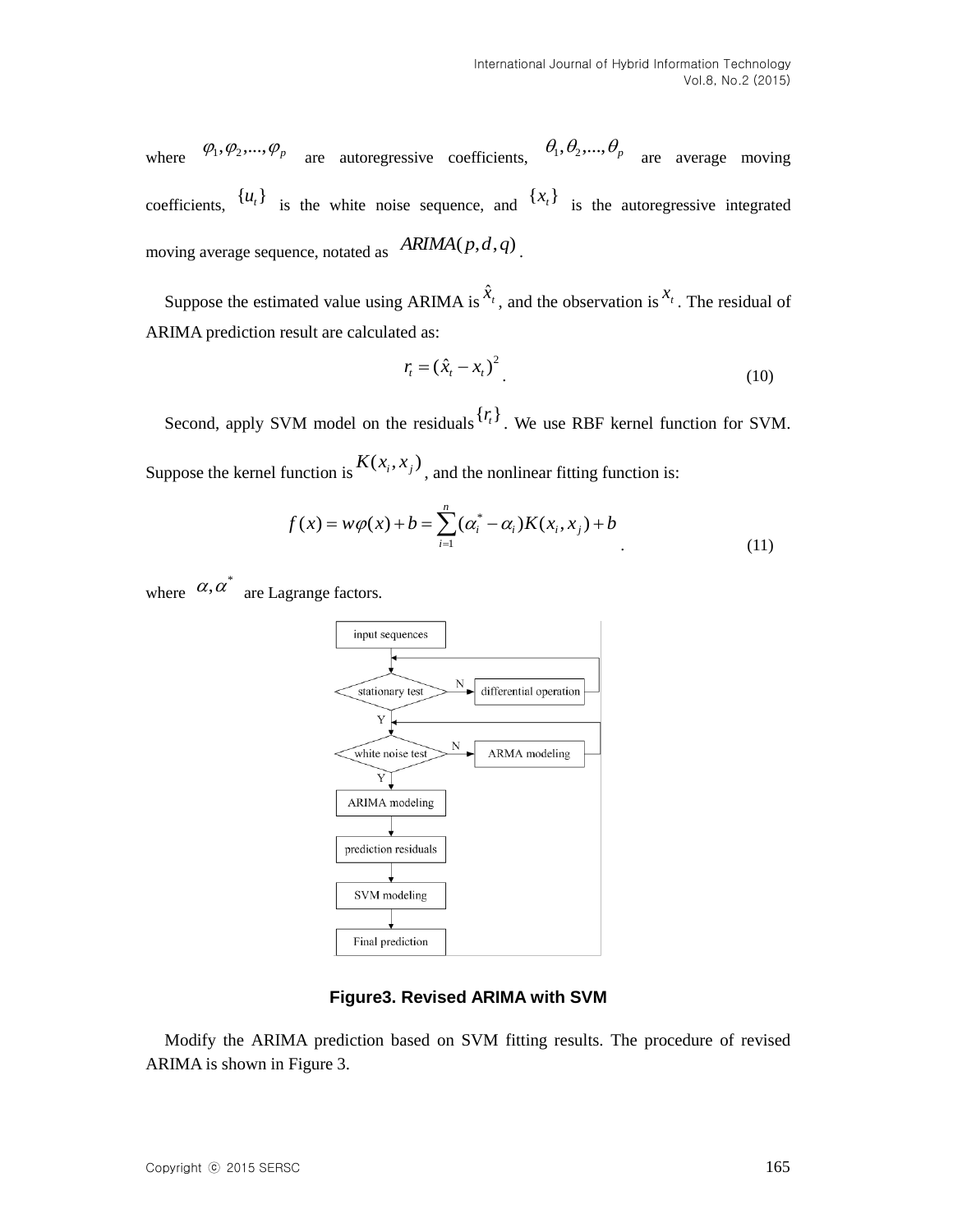# **5. Load Balancing Strategy**

Now that we know about the workload situation of the nodes in the cluster, we are able to further conduct load balancing operations.

We define the triggering rules of workload migration as follows:

(1) When the cluster workload exceeds the upper threshold, new virtual machines need to be added to the cluster to share the extra workload, and the extra workload should be migrated to the newly added nodes.

(2) When the cluster workload is lower than the lower threshold, it means that some virtual machines are not fully utilized, and the cluster can be reduced for the sake of green computing.

(3) When the individual workload exceeds the upper threshold, it means that node is overloaded, and extra workload should be migrated to other nodes.

In this way, the size of cluster can be increased or reduced due to the workload changes, and the capacity of each node is fully explored.

The overall framework can be illustrated as Figure 4. Specifically, the task management module is responsible for receiving tasks from users. The workload prediction module estimates the workload of the cluster, as described in Section 4. Then, based on the prediction results, the controller module controls the virtual machines in the cluster using above rules.



# **Figure 4. Illustration of Workload Prediction and Load Balancing**

# **6. Experiment**

In this section, we conduct some experiments to evaluate our method. We use CloudSim [23] 3.0 to simulate the cluster. The total number of nodes available in the cluster is 30. The operation system is Linux, and the CPU workload can be obtained by vmstat command. Figure 5 gives one example of the observed CPU workload.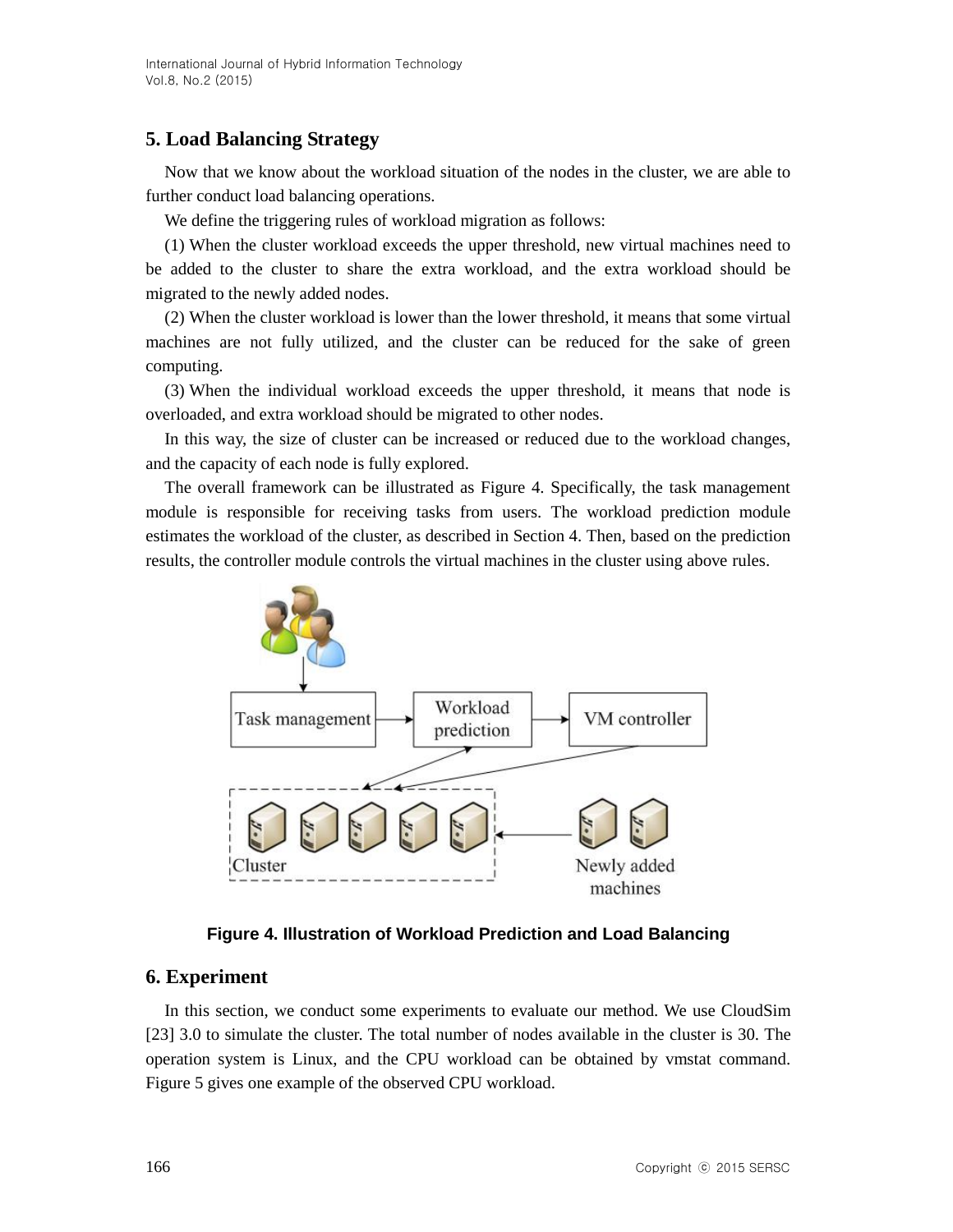

**Figure 5. Observed Workload Sequence of One Node**

We compare our prediction model with AR, ARMA and ARIMA, and the results are shown in Figure 6. We have the following observations. (1) If the workload is generally stable, all methods can predict the workload correctly enough, and ARIMA is even slightly better than the proposed method. (2) If the workload changes suddenly, our method can capture the burst more precisely; that is, the prediction curve using our proposed is the most fit to the observed sequence.

Besides, we give the mean squared error (MSE) values for each prediction algorithm in Table 1, which is calculated as:

$$
MSE = \sqrt{\sum_{t=1}^{n} (\hat{x}_t - x_t)^2 / n}
$$
 (12)

Each value is the average of 10 times running in the cluster. We can see that the MSE of our method is obviously smaller than others, although the prediction time cost is slightly higher. Therefore, we conclude that our two-step prediction method can estimate the CPU workload effectively, which provides evidence for load balancing.

| Method       | Running | Average prediction | Average      | <b>MSE</b> |
|--------------|---------|--------------------|--------------|------------|
|              | times   | time (ms)          | workload (%) |            |
| AR           | 10      | 1.796              | 0.58         | 0.021      |
| <b>ARMA</b>  | 10      | 1.821              | 0.61         | 0.013      |
| <b>ARIMA</b> | 10      | 1.980              | 0.63         | 0.009      |
| Proposed     | 10      | 2.014              | 0.75         | 0.004      |

**Table1. Comparison of Different Methods**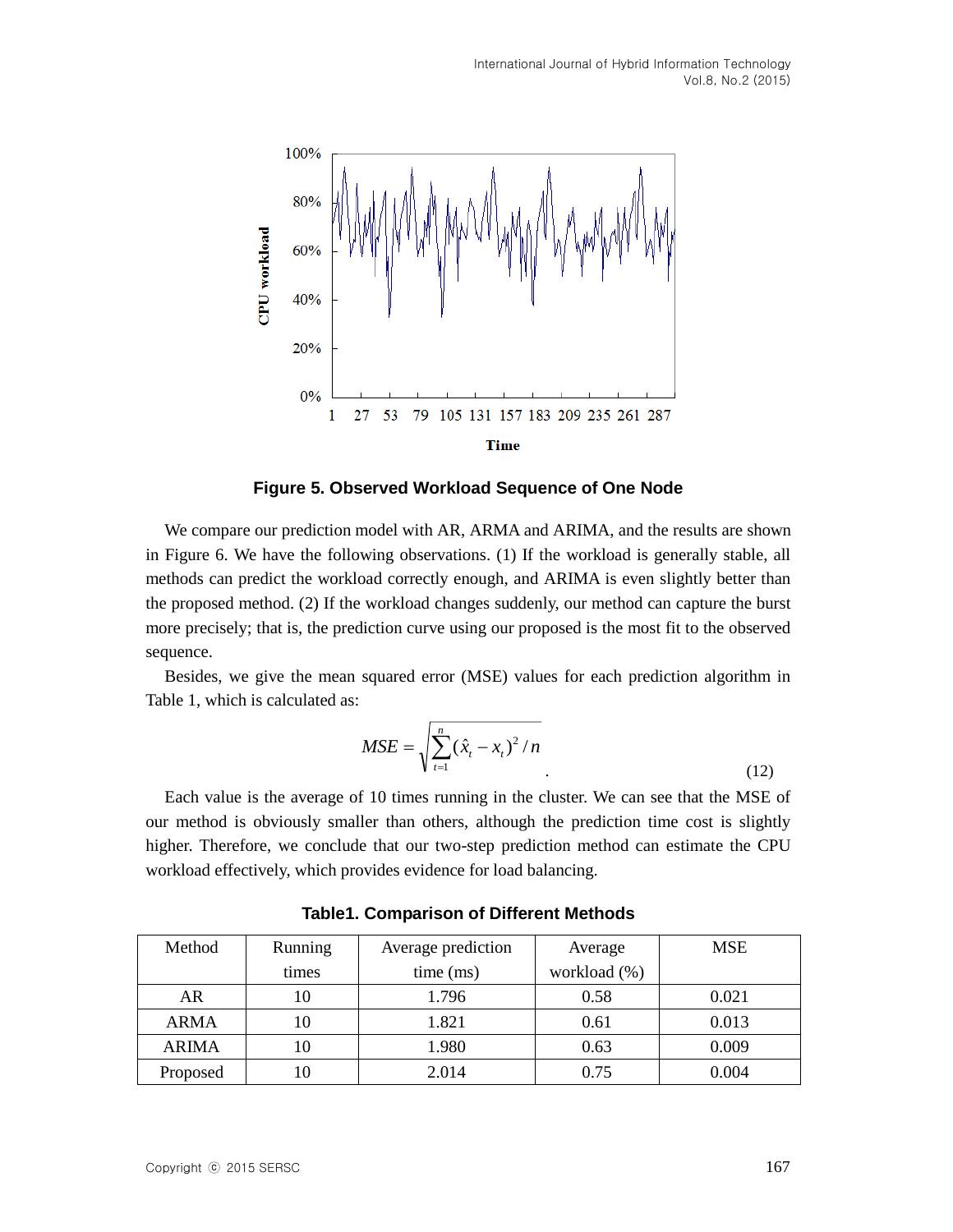

**Figure 6. CPU Workload Prediction Results**

Besides, we compare our load balancing strategy with ACT (availability check technique) [24], which is a resource co-allocation protocol and tries to reduce the conflicts that happen between co-allocators when they try to allocate multiple resources simultaneously.

We use CPU utilization rate to measure the efficiency of each node. The larger the utilization rate is, the more efficient the node is, and therefore, the more balance the system is. Figure 7 shows the utilization rate of two methods. We can observe that compared to ACT, our proposed method can achieve higher utilization rate.



**Figure 7. Utilization Rate**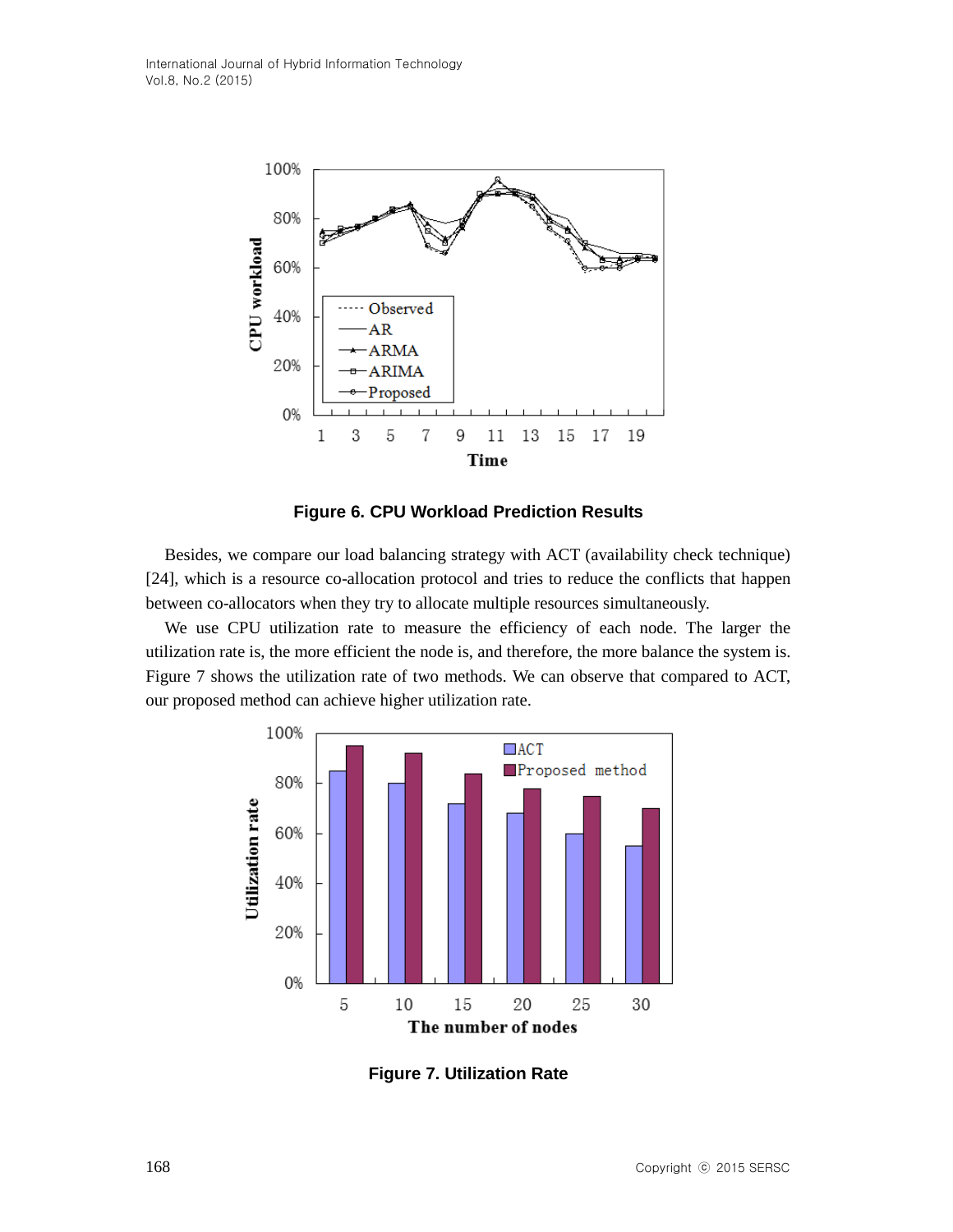As mentioned earlier, the size of our cluster can be increased or reduced due to the computing demands. Figure 8 shows the size of cluster over time in our experiment, which shows that our load balancing method can make the best use of each machine and release unused resources for green computing.



**Figure 8. The Size of Cluster over Time** 

## **7. Conclusion**

In this paper, we discussed the problem of predicting workload in the cloud cluster, and proposed to employ a time-series method revised by SVM model to increase the prediction precision. Based on the estimated workload, we define some rules for load migration and load balancing. However, we simplify the workload as CPU workload only, without consideration of network bandwidth between nodes. In future, we would like to further explore other elements in cluster workload estimation.

### **Acknowledgments**

Liaoning information platform of rural science and technology service and the University of Agricultural Technology Extension demonstration of research. Science and technology projects of Liaoning Province.2013301004-7.

## **References**

- [1] M. Armbrust, "A view of cloud computing", Communications of the ACM, vol. 53, no. 4, (**2010**), pp. 50-58.
- [2] [2] Mell, Peter, and Timothy Grance. "The NIST definition of cloud computing (draft)." NIST special publication, vol. 800, no. 145, (**2011**), p. 7.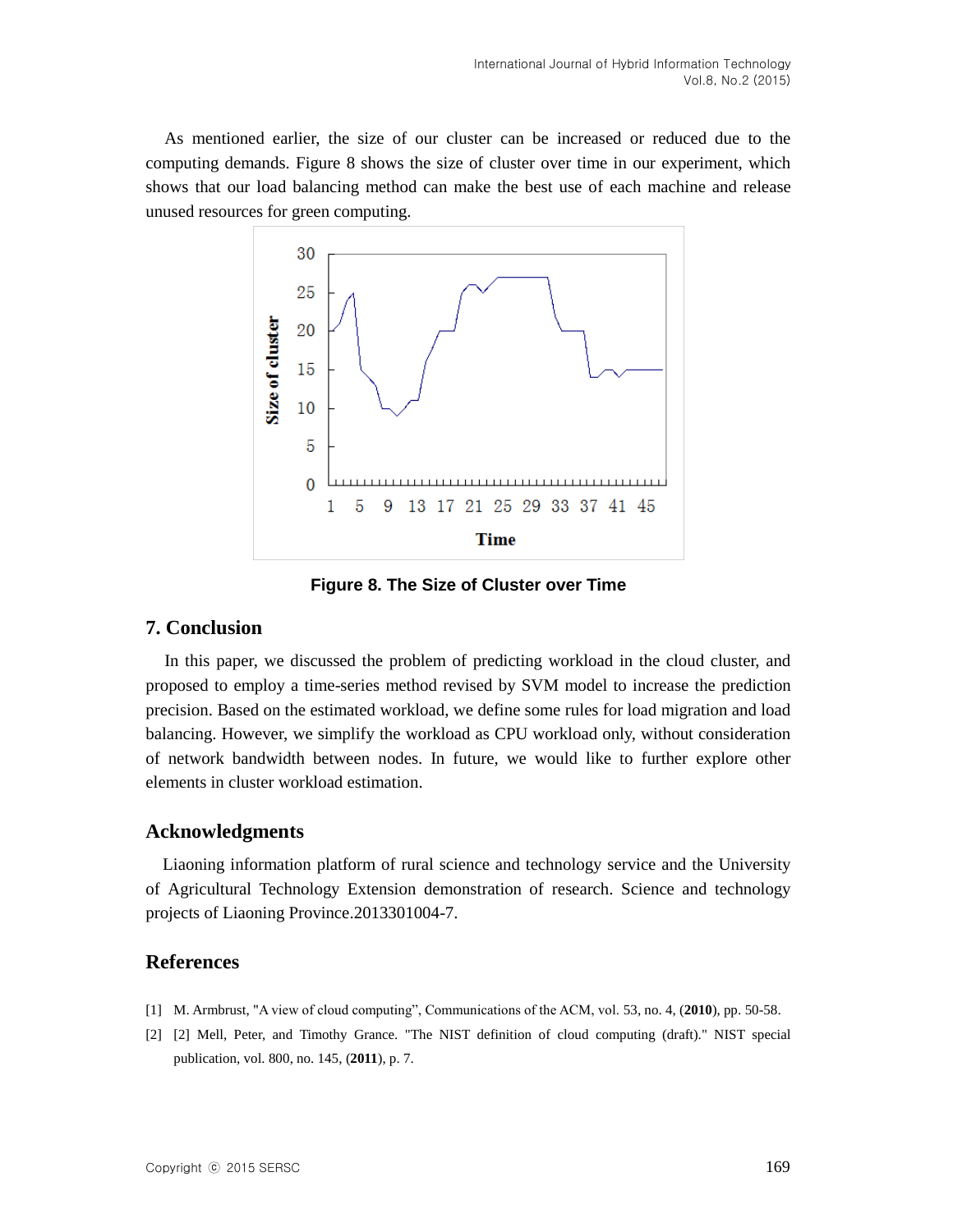- [3] Y. Xing and Y. Zhan, "Virtualization and cloud computing", Future Wireless Networks and Information Systems, Springer Berlin Heidelberg, (**2012**), pp. 305-312.
- [4] E. Sami, S. Yildirim and M. Poyraz, "Energy and entropy-based feature extraction for locating fault on transmission lines by using neural network and wavelet packet decomposition", Expert Systems with Applications, vol. 34, no. 4, (**2008**), pp. 2937-2944.
- [5] J. Saboia and L. Maurity, "Autoregressive integrated moving average (ARIMA) models for birth forecasting", Journal of the American Statistical Association, vol. 72, no. 358, (**1977**), pp. 264-270.
- [6] X. Yi and C. Weng, "Load balance approach to save power on cloud datacenter", Jisuanji Kexue yu Tansuo, vol. 6, no. 4, (**2012**), pp. 327-332.
- [7] G. Ping and L. Qi, "Load balancing scheduling algorithm based on classifying the server by their load", Journal of Huazhong University of Science and Technology: Nature Science Edition, vol. 40, (S1), (**2012**), pp. 62-65. (in Chinese).
- [8] T. Schroeder, S. Goddard and B. Ramamurthy, "Scalable web server clustering technologies", Network, IEEE, vol. 14, no. 3, (**2000**), pp. 38-45.
- [9] Y. Zhao and W. Huang, "Adaptive distributed load balancing algorithm based on live migration of virtual machines in cloud", INC, IMS and IDC, 2009. NCM'09, Fifth International Joint Conference on. IEEE, (**2009**).
- [10] Huu, T. Truong and C.-K. Tham, "An Auction-Based Resource Allocation Model for Green Cloud Computing", Cloud Engineering (IC2E), 2013 IEEE International Conference on. IEEE, (**2013**).
- [11] Z. Zhang and X. Zhang, "A load balancing mechanism based on ant colony and complex network theory in open cloud computing federation", Industrial Mechatronics and Automation (ICIMA), 2010 2nd International Conference on. vol. 2, IEEE, (**2010**).
- [12] S.-C. Wang, "Towards a load balancing in a three-level cloud computing network", Computer Science and Information Technology (ICCSIT), 2010 3rd IEEE International Conference on. vol. 1, IEEE, (**2010**).
- [13] Y. Wu, "Adaptive workload prediction of grid performance in confidence windows", Parallel and Distributed Systems, IEEE Transactions on vol. 21, no. 7, (**2010**), pp. 925-938.
- [14] D. Gmach, "Workload analysis and demand prediction of enterprise data center applications", Workload Characterization, 2007. IISWC 2007. IEEE 10th International Symposium on. IEEE, (**2007**).
- [15] A. Ganapathi, "Statistics-driven workload modeling for the cloud", Data Engineering Workshops (ICDEW), 2010 IEEE 26th International Conference on. IEEE, (**2010**).
- [16] A. Khan, "Workload characterization and prediction in the cloud: A multiple time series approach", Network Operations and Management Symposium (NOMS), 2012 IEEE. IEEE, (**2012**).
- [17] J. Xu and J. AB Fortes, "Multi-objective virtual machine placement in virtualized data center environments", Green Computing and Communications (GreenCom), 2010 IEEE/ACM Int'l Conference on & Int'l Conference on Cyber, Physical and Social Computing (CPSCom). IEEE, (**2010**).
- [18] M. Wang, X. Meng and L. Zhang, "Consolidating virtual machines with dynamic bandwidth demand in data centers", INFOCOM, 2011 Proceedings IEEE. IEEE, (**2011**).
- [19] A. Beloglazov and R. Buyya, "Adaptive threshold-based approach for energy-efficient consolidation of virtual machines in cloud data centers", Proceedings of the 8th International Workshop on Middleware for Grids, Clouds and e-Science. ACM, (**2010**).
- [20] P. A. Dinda, "The statistical properties of host load", Scientific Programming, vol. 7, no. 3, (**1999**), pp. 211-229.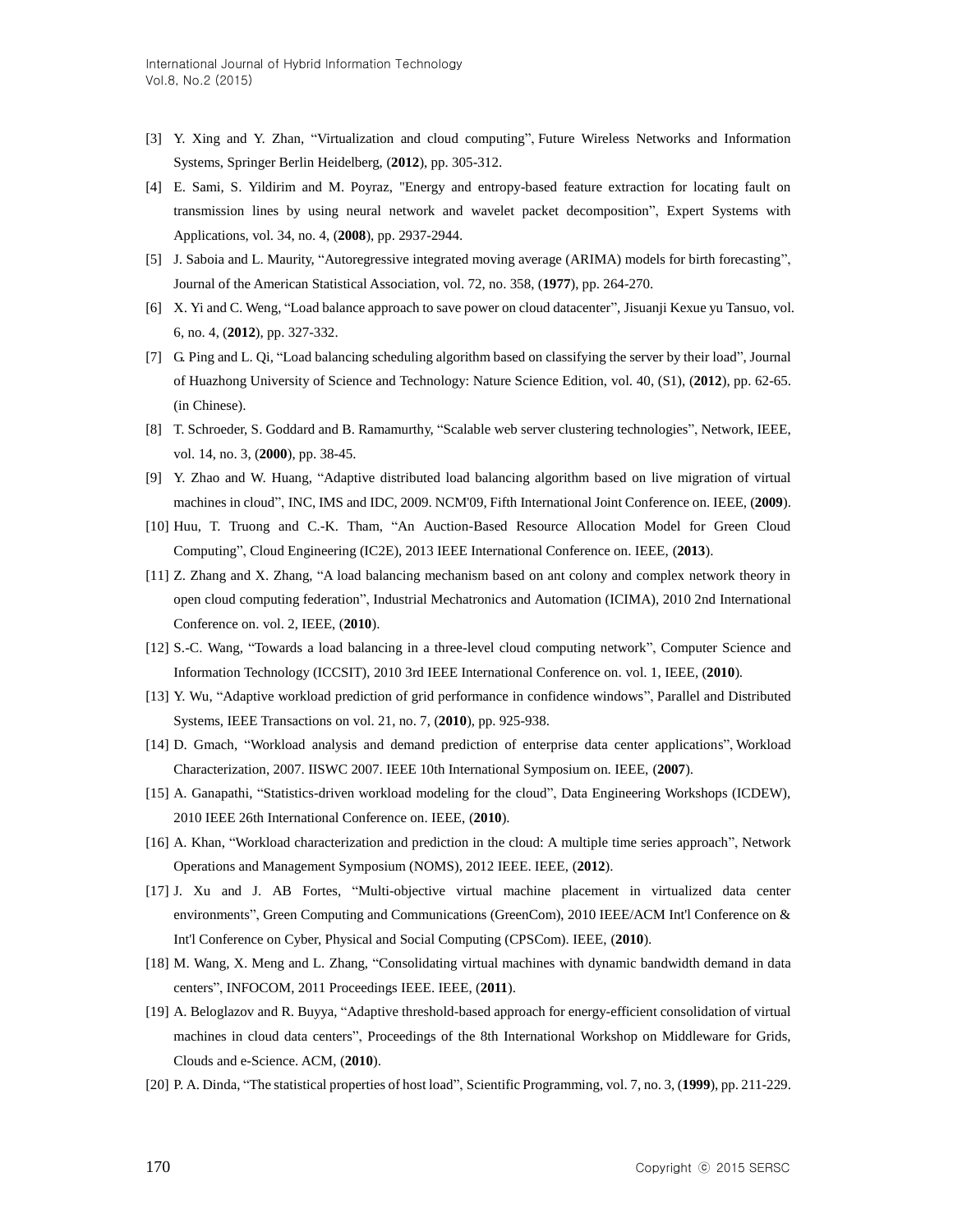- [21] Z. Sun and C. C. Chang, "Structural damage assessment based on wavelet packet transform", Journal of structural engineering, vol. 128, no. 10, (**2002**), pp. 1354-1361.
- [22] T. Van Gestel, "Least squares support vector machines", Singapore: World Scientific, vol. 4, (**2002**).
- [23] R. N. Calheiros, "CloudSim: a toolkit for modeling and simulation of cloud computing environments and evaluation of resource provisioning algorithms", Software: Practice and Experience, vol. 41, no. 1, (**2011**), pp. 23-50.
- [24] D. Azougagh, J.-L. Yu and S.-R. Maeng, "Resource co-allocation: A complementary technique that enhances performance in grid computing environment", Parallel and Distributed Systems, 2005. Proceedings. 11th International Conference on. vol. 1, IEEE, (**2005**).

## **Authors**



**Zhulin Li,** He was born in 1976. He received the M.S. degree from college of information science and engineering, Northeastern University, Shenyang, China. Now he is a Senior Experimentalist, and his research interests include task scheduling of CPU, secure programming.



**Cuirong Wang,** She was born in 1963. She received the Ph.D. degree from the school of information science and engineering, Northeastern University, Shenyang, China in July 2004. Now, she is a professor and a research manager of the wireless sensor network and next generation network technology group. Her research interests include Routing Protocol, Network Security and Wireless Sensor Networks.



**Haiyan Lv,** She was born in 1979. She received Ph.D. degree from Chinese Academy of Agricultural Sciences. Now, she is a lecturer, and her main research fields are Remote Sensing and Geographical Information System.